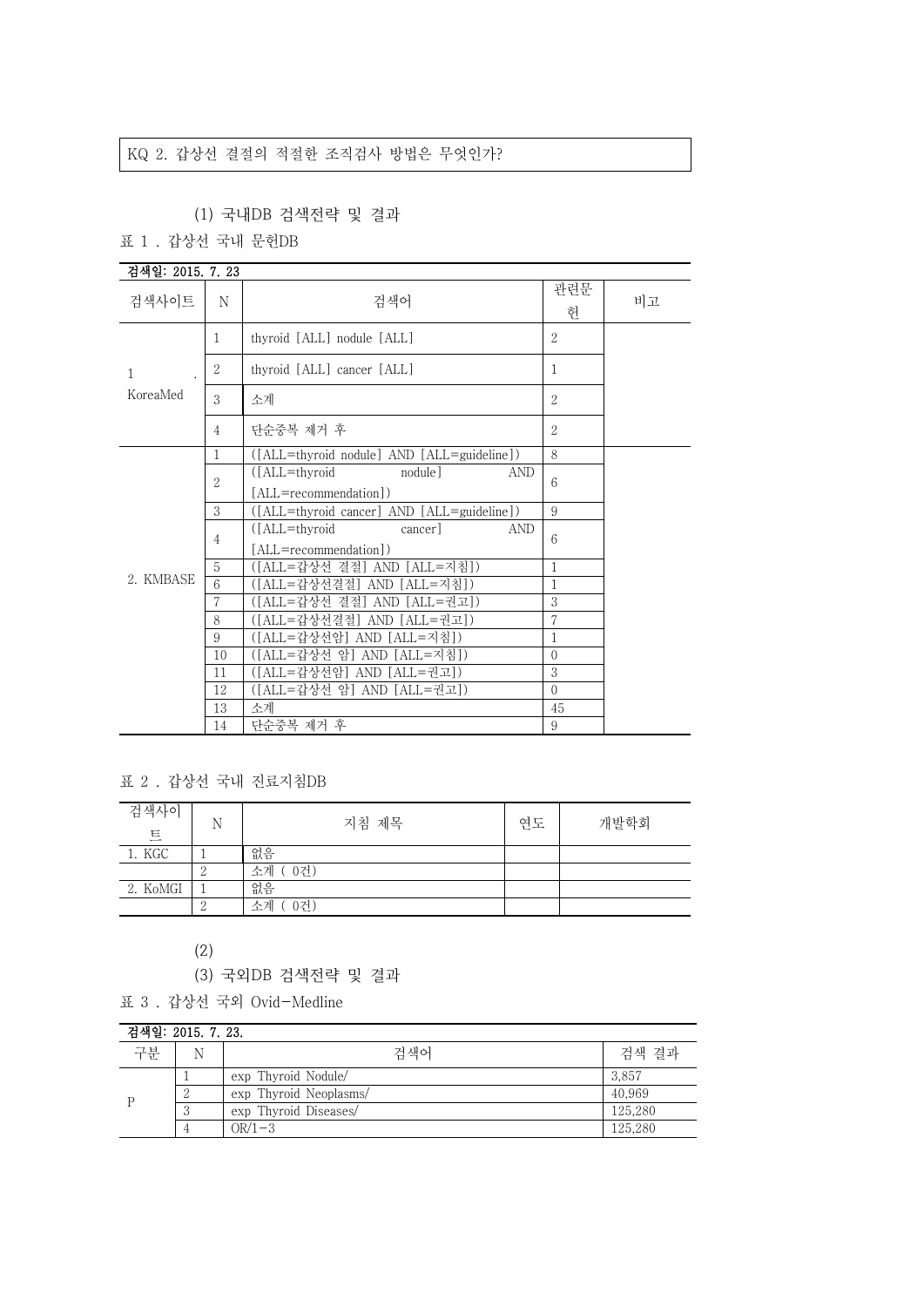|        | 검색일: 2015. 7. 23. |                                  |         |  |  |
|--------|-------------------|----------------------------------|---------|--|--|
| 구분     | N                 | 검색어                              | 검색 결과   |  |  |
|        | 5                 | exp Biopsy, Needle/              | 55,370  |  |  |
|        | 6                 | exp Biopsy, Fine-Needle/         | 10,544  |  |  |
|        |                   | exp Image-Guided Biopsy/         | 1,482   |  |  |
|        | 8                 | $OR/5-7$                         | 55,792  |  |  |
|        | 9                 | guideline.pt.                    | 15,621  |  |  |
|        | 10                | practice guideline.pt.           | 20,435  |  |  |
|        | 11                | guideline\$.ti.                  | 49,759  |  |  |
| filter | 12                | recommendation\$.ti.             | 24,162  |  |  |
|        | 13                | standard\$.ti.                   | 66,262  |  |  |
|        | 14                | $OR/10-14$                       | 148.825 |  |  |
|        | 15                | 4 AND 8 AND 14                   | 70      |  |  |
| 연도     | 16                | limit 15 to $yr="2000$ -Current" | 61      |  |  |
| 종합     | 17                |                                  | 61      |  |  |

# 표 4 . 갑상선 국외 Ovid-Embase

| 검색일: 2015. 7. 23. |    |                                  |         |  |
|-------------------|----|----------------------------------|---------|--|
| 구분                | N  | 검색어                              | 검색 결과   |  |
| $\mathbf P$       |    | exp Thyroid Nodule/              | 7,116   |  |
|                   | 2  | exp Thyroid Neoplasms/           | 43,356  |  |
|                   | 3  | exp Thyroid Diseases/            | 110,868 |  |
|                   | 4  | $OR/1-3$                         | 110,868 |  |
|                   | 5  | exp Biopsy, Needle/              | 832     |  |
|                   | 6  | exp Biopsy, Fine-Needle/         | 10,133  |  |
|                   | 7  | exp Image-Guided Biopsy/         | 2,960   |  |
|                   | 8  | $OR/5-7$                         | 11,852  |  |
|                   | 9  | guideline\$.ti.                  | 59,222  |  |
| filter            | 10 | recommendation\$.ti.             | 26,159  |  |
|                   | 11 | $OR/10-11$                       | 83,822  |  |
|                   | 12 | 4 AND 8 AND 11                   | 29      |  |
| 연도                | 13 | limit 10 to $yr="2000$ -Current" | 29      |  |
| 종합                | 14 |                                  | 29      |  |

# 표 5 . 갑상선 국외 GIN

| 검색일: 2015. 7. 23 |                                           |       |  |
|------------------|-------------------------------------------|-------|--|
|                  | 검색어                                       | 검색 결과 |  |
|                  | thyroid(제한 : (언어) 영어, (출판형태) : Guideline) |       |  |
|                  | 단순중복 제거 후                                 | - 0   |  |